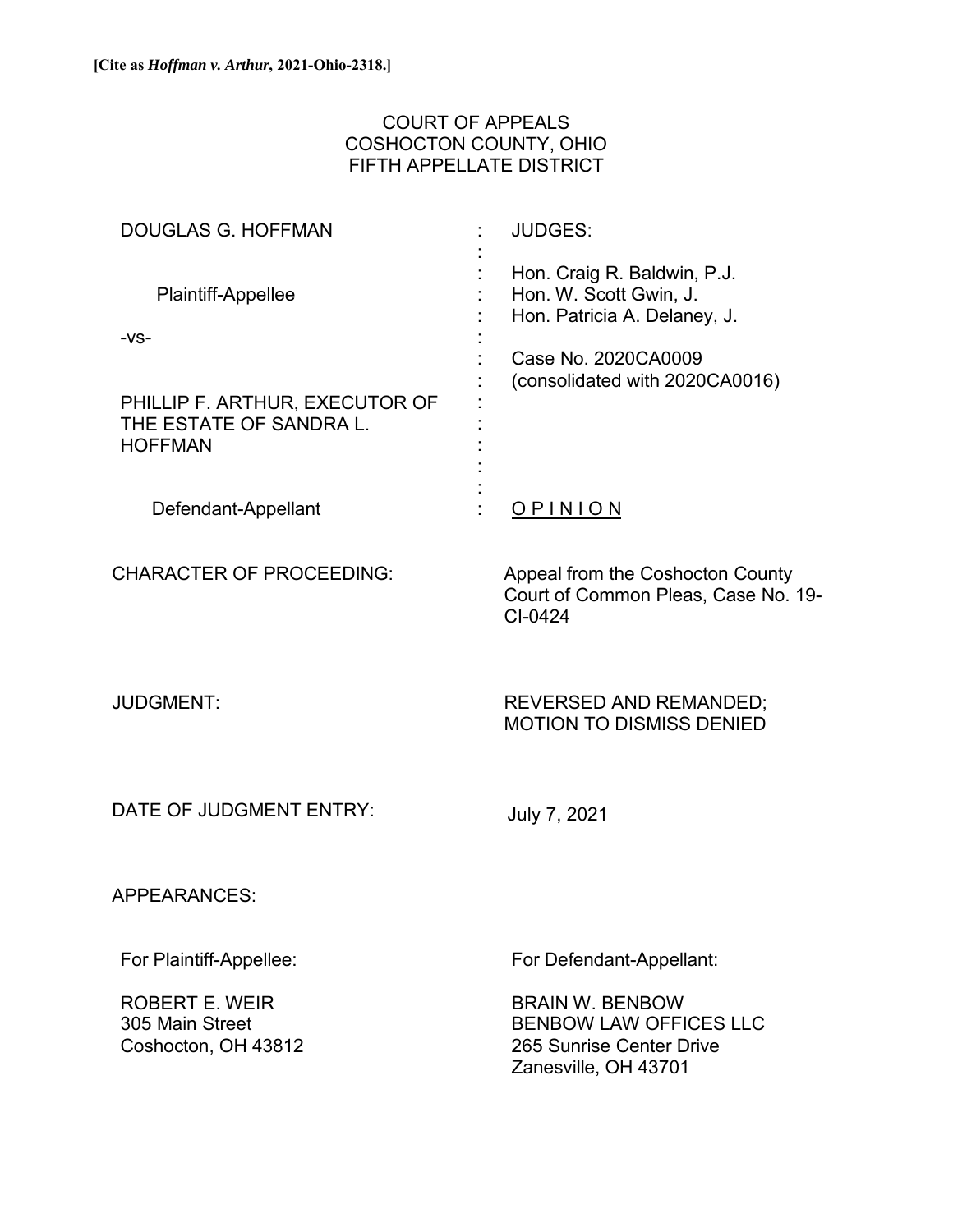*Delaney, J.*

{¶1} Defendant-Appellant Phillip F. Arthur, Executor of the Estate of Sandra L. Hoffman appeals the June 25, 2020 and November 3, 2020 judgment entries of the Coshocton County Court of Common Pleas.

### **FACTS AND PROCEDURAL HISTORY**

### **The Probate Court Proceedings**

{¶2} On December 15, 2015, Plaintiff-Appellee Douglas G. Hoffman filed an action in the Coshocton County Probate Court entitled *Hoffman v. Hoffman*, Case No. 21540001. In his complaint, Hoffman alleged his mother, Sandra Hoffman, in her capacity as successor Trustee of the Kenneth G. Hoffman Revocable Trust and as Trustee of the Sandra L. Hoffman Revocable Trust improperly transferred real property to Defendant Phillip F. Arthur and Defendant Jahweh, LLC. Phillip F. Arthur was the sole member of Jahweh, LLC. Hoffman asserted a claim of undue influence against Arthur and claims for declaratory judgment and constructive trust against Sandra Hoffman.

{¶3} On July 8, 2016, the Probate Court appointed Jetta Mencer as the Guardian of the Person and Estate of Sandra Hoffman. Jetta Mencer (hereinafter "Guardian") was substituted for Sandra Hoffman in the Probate Court proceedings. In her responsive pleadings, the Guardian asserted a counterclaim alleging undue influence by Douglas Hoffman and requested an accounting. The Guardian also claimed undue influence and breach of fiduciary duty in her cross-claim against Phillip Arthur and Jahweh, LLC.

{¶4} Phillip Arthur filed an answer, alleging claims for declaratory judgment and unjust enrichment.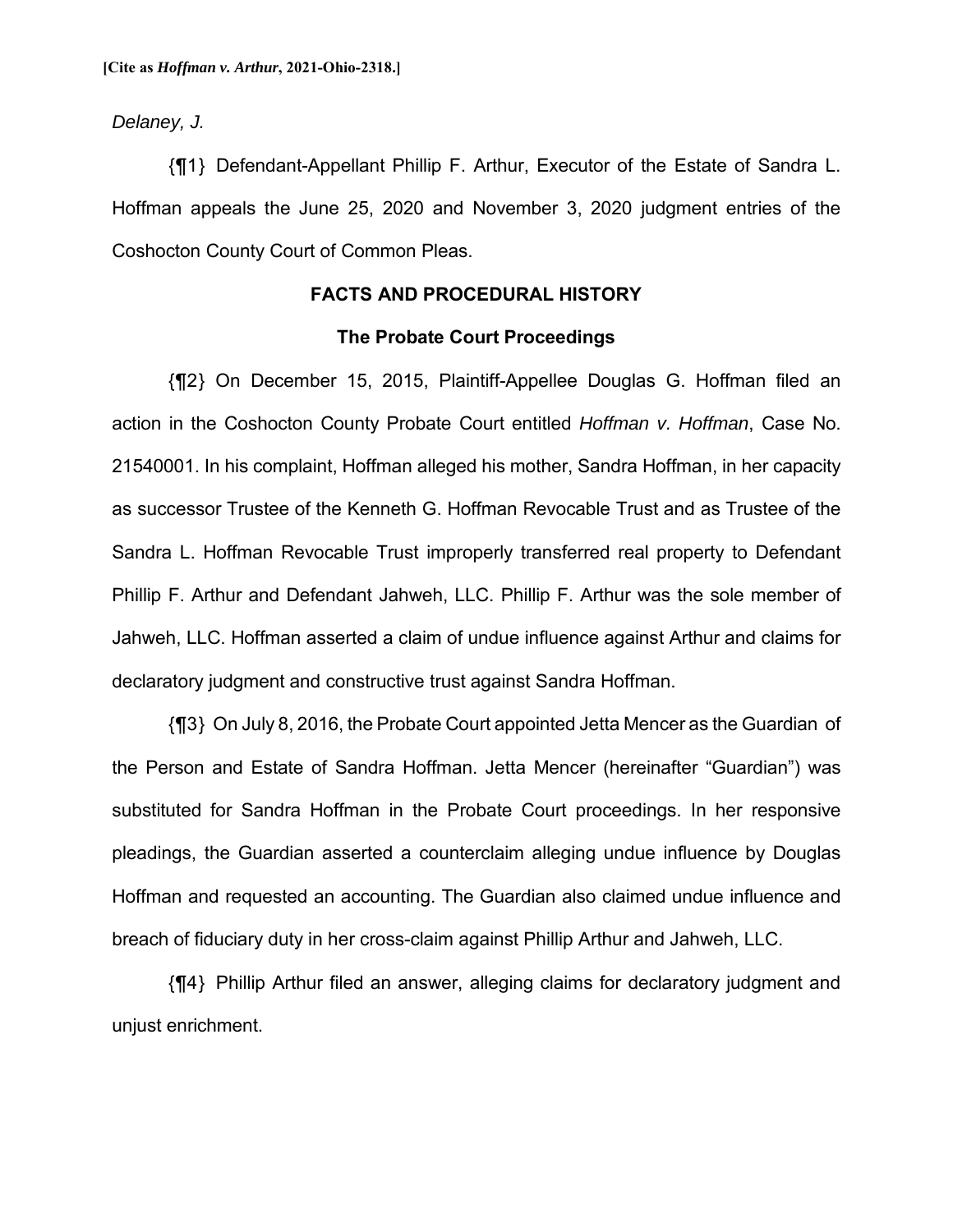#### *The Guardian's Judgment Against Douglas Hoffman*

{¶5} On August 3, 2017, the Guardian filed a motion for summary judgment against Douglas Hoffman. In her motion, the Guardian argued there was no genuine issue of material fact that Douglas Hoffman improperly made cash withdrawals from Sandra Hoffman's accounts and applied it to his own use. On October 5, 2017, the Probate Court granted the Guardian's motion for summary judgment against Douglas Hoffman. The Probate Court ordered Douglas Hoffman "to return to the Guardian \$408,162.69 wrongfully taken from Sandra Hoffman." (Judgment Entry, October 5, 2017). On November 6, 2017, the trial court issued a final judgment against Douglas Hoffman in the amount of \$408,162.69.

{¶6} On November 20, 2017, the Probate Court issued a Certificate of Judgment for Lien upon Lands and Tenements in Case No. 2017JLD139 for the November 6, 2017 judgment.

{¶7} Douglas Hoffman appealed the Probate Court's November 6, 2017 judgment entry to this Court in Case No. 2017CA0014. We dismissed the appeal on April 20, 2018 for lack of a final appealable order. Upon reconsideration, we reactivated the appeal on May 18, 2018. Douglas Hoffman voluntarily dismissed his appeal on September 13, 2018.

#### *The Settlement Agreement: Probate Court Retains Jurisdiction*

{¶8} Douglas Hoffman, the Guardian, Phillip Arthur, and Jahweh, LLC entered into a Settlement Agreement and Release, effective January 20, 2018. Relevant to this appeal, the terms of the Settlement Agreement state as follows:

\* \* \*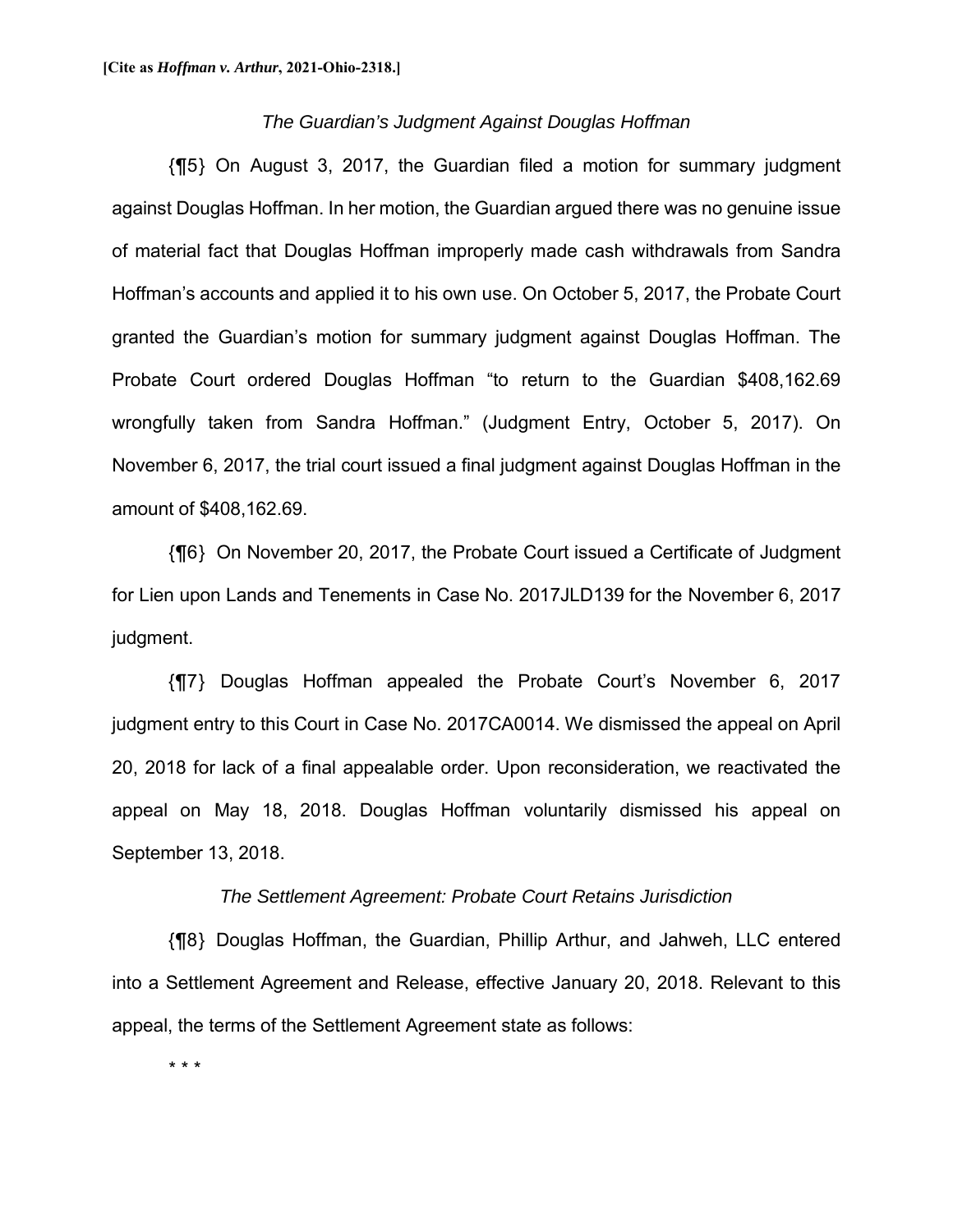**WHEREAS**, on October 5, 2017, the Coshocton County Probate Court entered a judgment in favor of the Guardian against Plaintiff Doug Hoffman in the Litigation, ordering Doug to return to the Guardian \$408,162.69 taken from Sandra; and

\* \* \*

10. **The Defendants' Release of the Plaintiffs, the Guardian, and her ward, Sandra**. In consideration of the foregoing promises, the Defendants [Phillip Arthur and Jahweh, LLC] and their respective heirs, members, successors, predecessors, agents, representatives, assigns, insurers, insureds, or any other person or entity affiliated with the Defendants irrevocably and unconditionally release, acquit and forever discharge the Plaintiffs, the Guardian, and her ward, Sandra, and their respective heirs, successors, predecessors, agents, representatives, assigns, insurers, insureds, or any other person or entity affiliated with the Plaintiffs, the Guardian, and her ward, Sandra, from any and all rights, claims, duties, obligations, liabilities, causes of action, demands, damages (including punitive and exemplary damages), contract rights, costs, penalties, claims of attorney's fees, bad faith and expenses, contributions and indemnities whatsoever, in law or in equity, past or present, pending or not pending, known or unknown, foreseen or unforeseen ("Claims"), which may exist against the Plaintiffs, the Guardian, or her ward, Sandra, including but not limited to all Claims in any way related to any allegations or claims at issue in the litigation.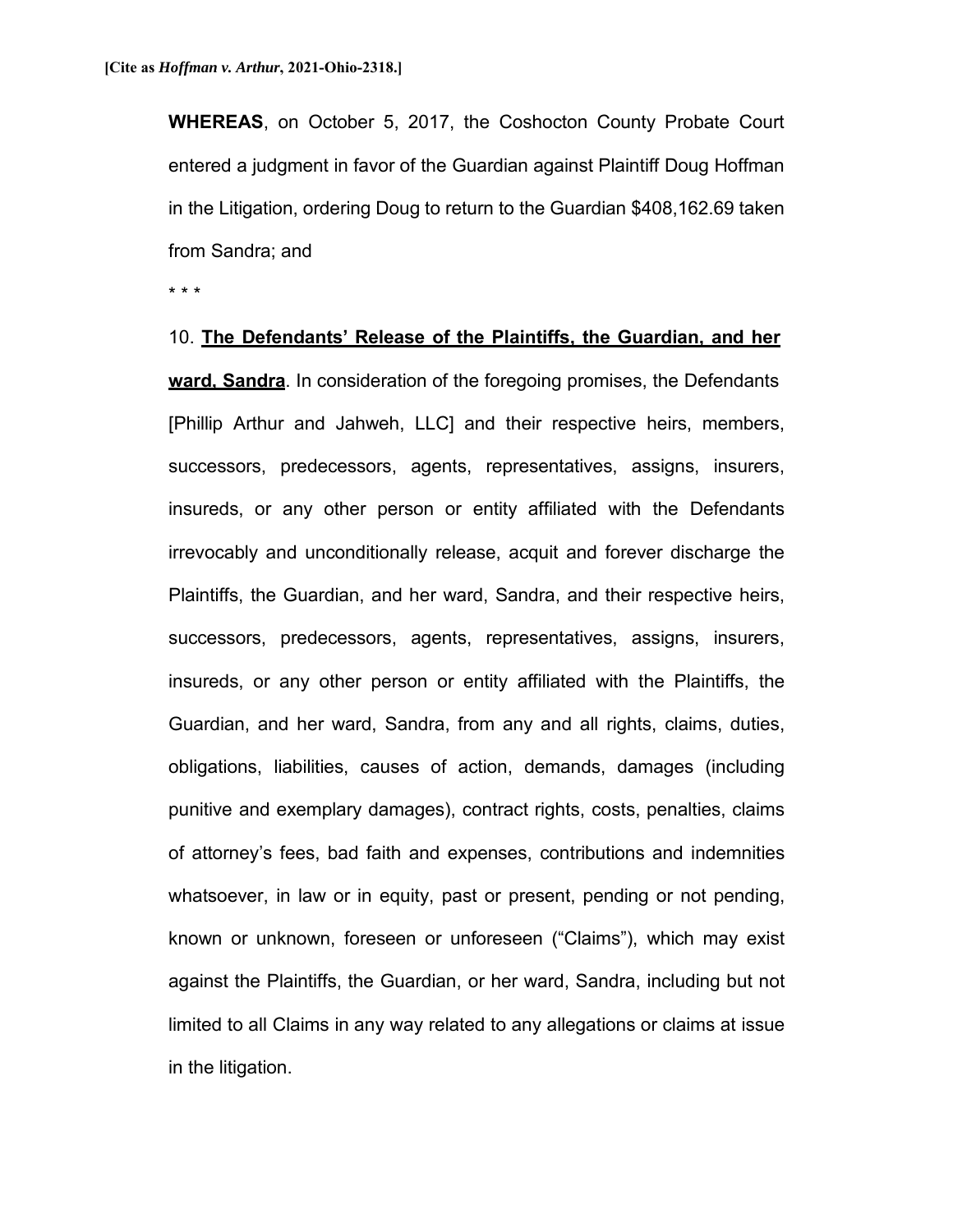\* \* \*

12. **No Effect on the Judgment Against Doug**. The Parties agree that this Agreement has no effect on the Guardian's judgment against Plaintiff Doug Hoffman, which remains in full force and effect.

\* \* \*

17. **Governing Law and Venue**. This Agreement is governed by and shall be interpreted under Ohio law. The sole and exclusive venue for any litigation among the Parties that may arise out of, or is related to this Agreement is in the Coshocton County Common Pleas Court, Probate Division (the "Court").

{¶9} On January 18, 2018, the trial court issued a Final Judgment Entry that states in pertinent part:

\* \* \*

The Parties represent that the Agreement has no effect on the order and judgment entered on October 5, 2017 granting summary judgment for compensatory damages of \$408,162.69 in favor of Guardian on her Counterclaim against Plaintiff Douglas G. Hoffman, which is unpaid in full. Based upon the Agreement and consent of the Parties, it is hereby

\* \* \*

ORDERED, that pursuant to the Agreement this Court shall retain jurisdiction to enter any all subsequent orders that may be necessary to implement, interpret or enforce the rights or obligations of the Parties under the Agreement.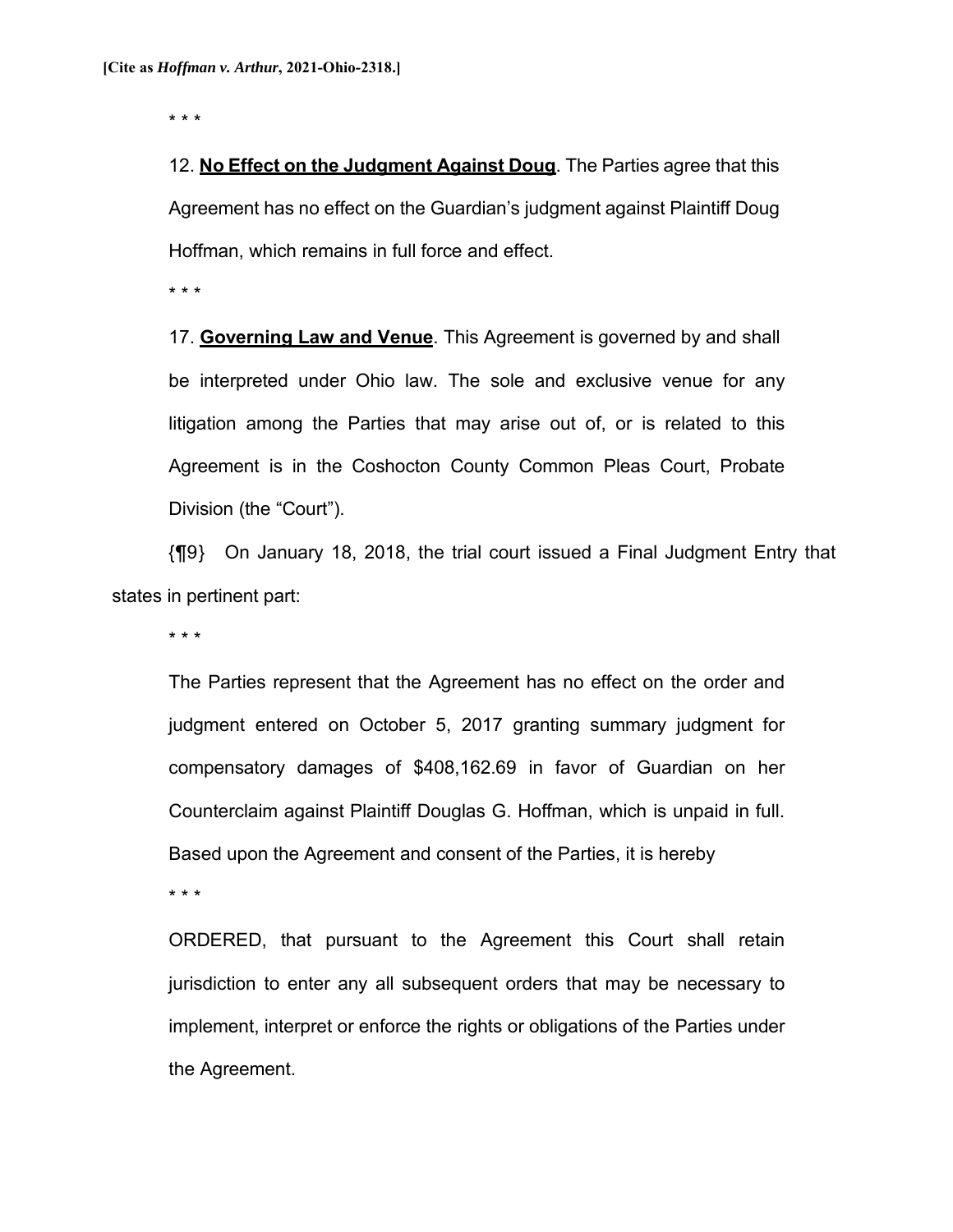### *Sandra Hoffman's Estate*

{¶10} Sandra Hoffman passed away on September 8, 2018.

{¶11} On June 4, 2019, Robert Weir, counsel for Douglas Hoffman, applied to probate the will for Sandra Hoffman. He also filed a motion to bypass the will of Sandra Hoffman. On August 23, 2019, Phillip Arthur applied for authority to administer the estate because the Last Will and Testament of Sandra Hoffman named Phillip Arthur as Executor. On September 13, 2019, the trial court appointed Robert Weir, Douglas Hoffman's attorney, as the Administrator WWA of the Estate of Sandra Hoffman.

### *Douglas Hoffman's Original Motion for Summary Judgment*

{¶12} On October 22, 2019, Douglas Hoffman filed a motion for summary judgment in the Probate Court proceeding. In his motion for summary judgment, Douglas Hoffman argued: (1) Phillip Arthur previously released all rights to inheritance from the Estate of Sandra Hoffman based on the Settlement Agreement, (2) the contingent beneficiaries to the will of Sandra Hoffman had no standing to make a claim to inherit the assets, and (3) Douglas Hoffman satisfied the \$408,169.62 judgment. In support of his motion, he attached the affidavit of the Guardian and Larry J. McClatchey. The October 21, 2019 affidavit of the Guardian stated in pertinent part:

\* \* \*

3. I retained Larry J. McClatchey to represent the Guardian in the Guardianship Case.

\* \* \*

5. Subsequent to the settlement of in the Guardianship Case with Phillip F. Arthur and Jahweh, LLC, there were monies owed to Larry J. McClatchey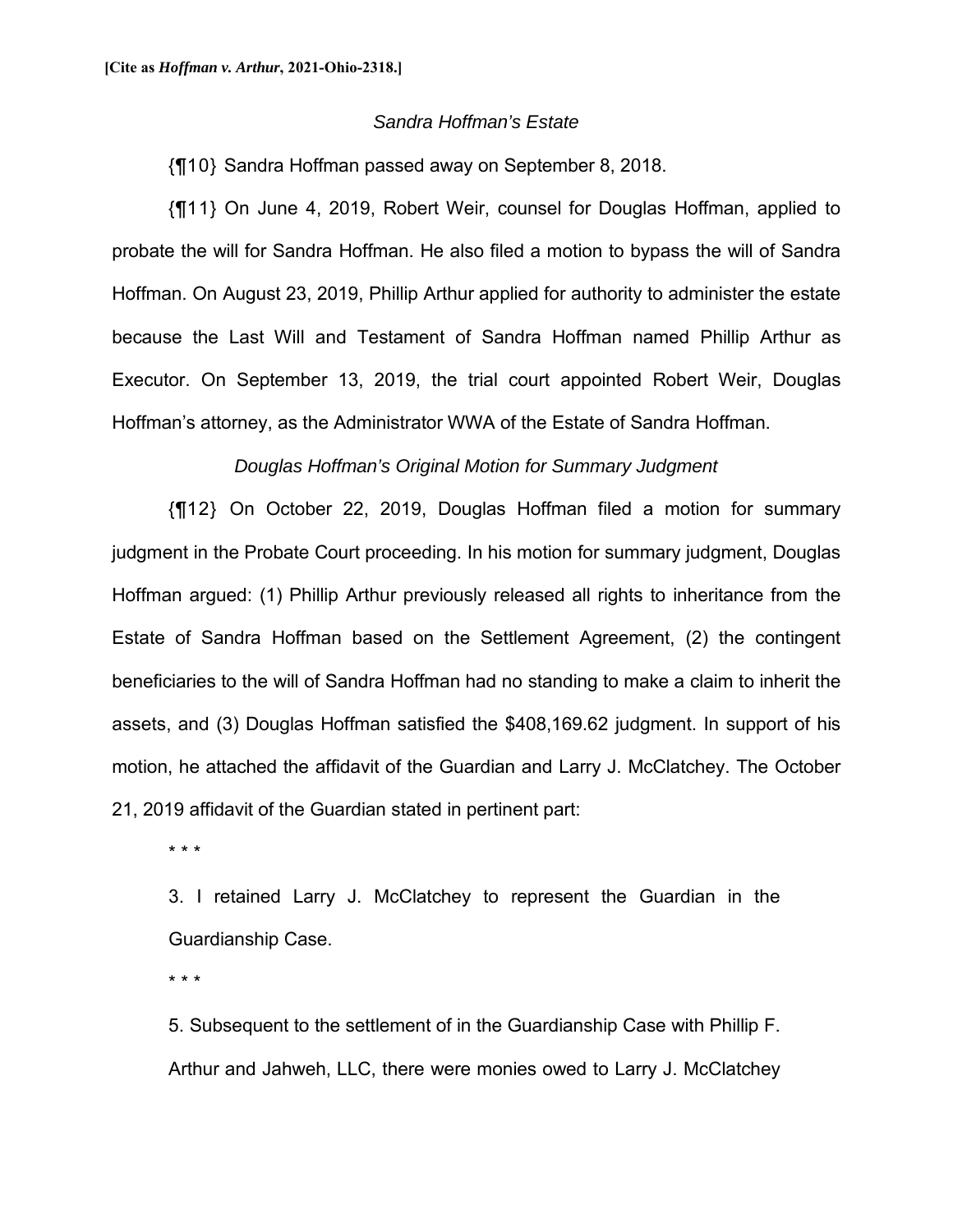for legal services rendered in the Litigation, Successor Trustee and Guardian fees and monies owed to Medicaid for Sandra L. Hoffman's case. 6. Douglas G. Hoffman is the sole contingent surviving beneficiary of the Kenneth Trust and Sandra Trust.

7. To satisfy the \$408,169.62 judgment rendered in favor of the Guardian against Douglas G. Hoffman in the Guardianship Case, I sold as Successor Trustee of the Kenneth Trust and Sandra Trust 21.97 acres for \$180,195.00 (Exhibit "D") and 66.8495 acres of \$480,720.00 (Exhibit "E") with the consent of Douglas G. Hoffman, judgment debtor and sole contingent surviving beneficiary of the Kenneth Trust and Sandra Trust.

8. The net proceeds from the above sales were used to pay Larry J. McClatchey for attorney fees, the Successor Trustee and Guardian fees, the claim for Medicaid reimbursement to the State of Ohio and anticipated capital gains taxes.

9. As a result of the above satisfaction, the Guardian's Account, the final account, does not include the judgment of \$408,169.62 rendered in favor of the Guardian against Douglas G. Hoffman in the ITEMIZED STATEMENT OF ALL FUNDS, ASSETS AND INVESTMENTS that asset is no longer in existence.

### *Probate Court Denies Summary Judgment as to Satisfaction of Judgment*

{¶13} On December 2, 2019, the Probate Court issued a judgment entry addressing multiple pending issues. First, the Probate Court admitted the Last Will and Testament of Sandra Hoffman, dated August 17, 2015, and appointed Phillip Arthur as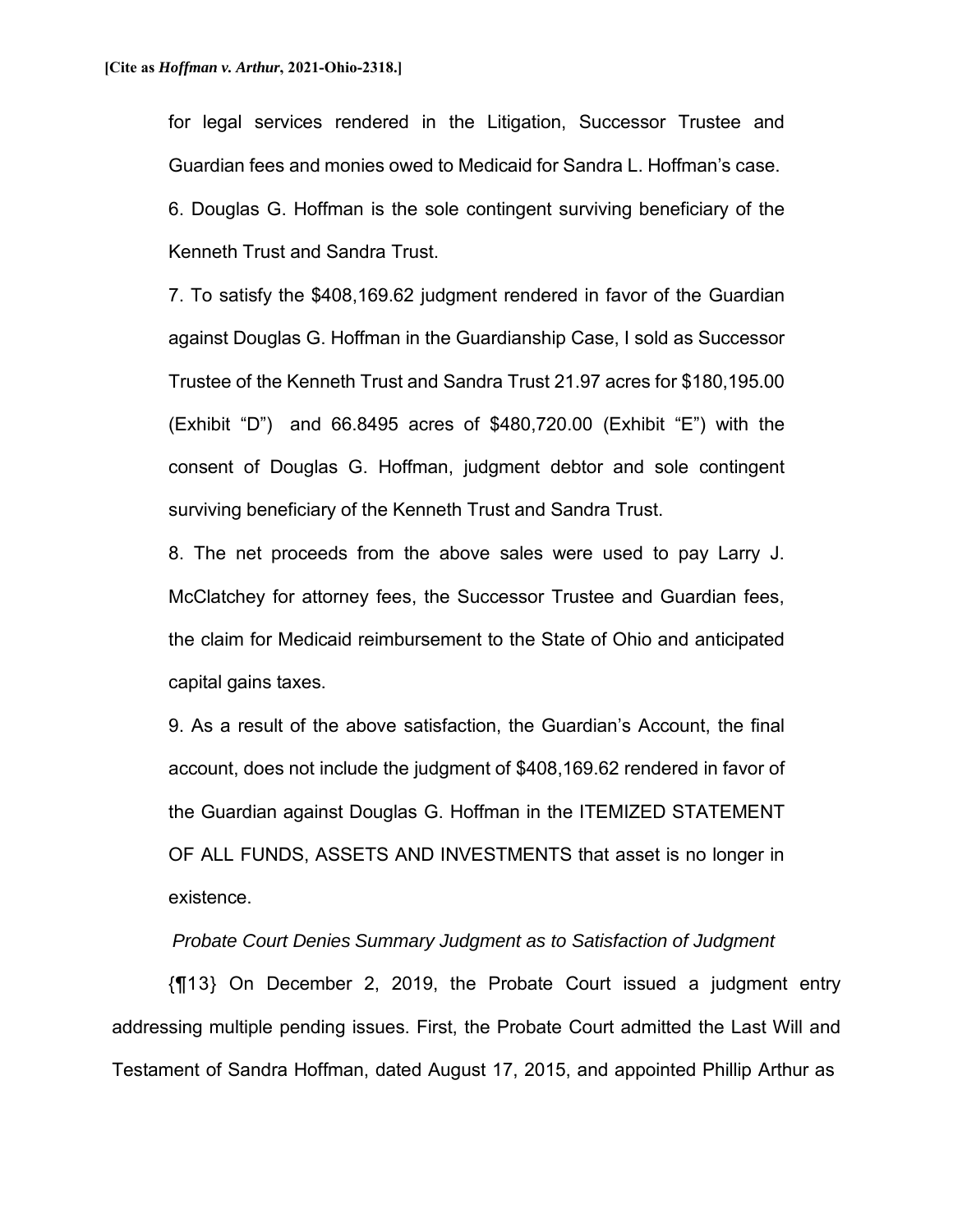the Executor of the Estate. Second, Robert Weir was removed as fiduciary. Third, the Probate Court denied the October 22, 2019 motion for summary judgment filed by Douglas Hoffman.

### **The Common Pleas Court Proceedings**

#### *Complaint Filed One Day After the Probate Court Denied Summary Judgment*

{¶14} On December 3, 2019, Douglas Hoffman filed a complaint in the Coshocton County Court of Common Pleas, General Division, against Defendant-Appellant Phillip Arthur, Executor of the Estate of Sandra Hoffman, requesting (1) specific performance of the agreement by filing a release of the Judgment Lien, 2017JLD139, and by filing a satisfaction of the \$408,169.62 Judgment Entry rendered in favor of the Guardian against Douglas Hoffman and (2) declaratory judgment that the judgment of the Guardian against Douglas Hoffman has been satisfied.

{¶15} Counsel for Phillip Arthur requested an extension to file an answer.

#### *Identical Motion for Summary Judgment*

{¶16} On April 20, 2020, Douglas Hoffman filed a motion for summary judgment arguing he was entitled to judgment as a matter of law that the \$408.169.62 judgment against him was satisfied. The motion for summary judgment Douglas Hoffman filed in the Common Pleas Court was virtually identical to the October 22, 2019 motion for summary judgment he filed in the Probate Court. In support of the motion for summary judgment filed in Common Pleas, Douglas Hoffman attached copies of the affidavits of the Guardian and Larry J. McClatchey he originally filed with the Probate Court in support of his October 22, 2019 motion for summary judgment and the following attachments: (A) October 5, 2017 judgment entry of the Probate Court; (B) Settlement Agreement and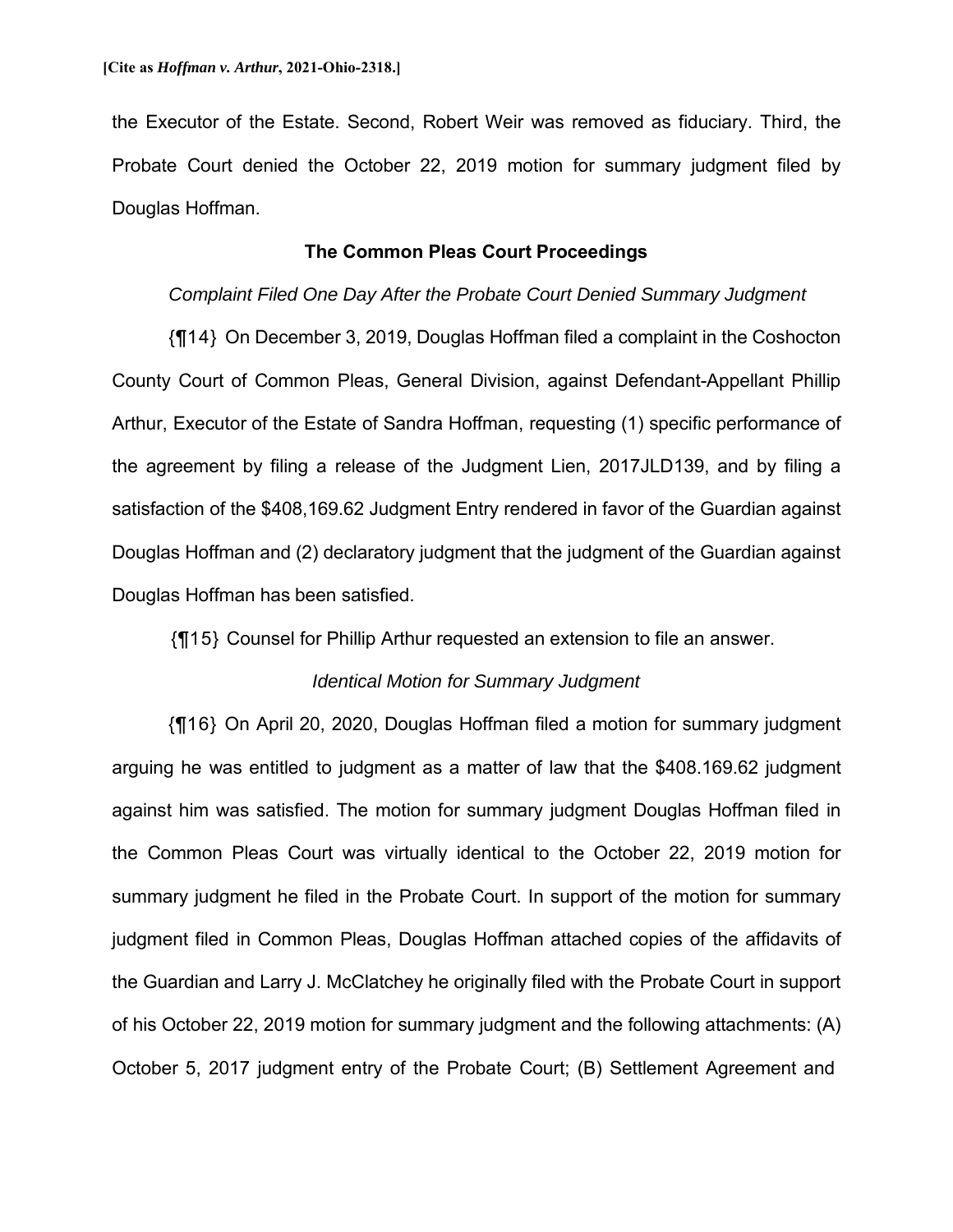Release; (C) January 18, 2018 judgment entry of the Probate Court; (D) deed of transfer; (E) deed of transfer; (F) June 4, 2019 Last Will and Testament of Sandra Hoffman; (G) June 4, 2019 Application to Probate Will; (H) August 23, 2019 Application to Probate Will; (I) August 23, 2019 Last Will and Testament of Sandra Hoffman; (J) September 13, 2019 judgment entry of the Probate Court; (K) December 2, 2019 judgment entry of the Probate Court; (L) December 3, 2019 judgment entry admitting Sandra Hoffman's will to Probate; (M) warranty deed; (N) November 11, 2017 judgment lien issued by the Probate Court; and (O) December 11, 2018 Guardian accounting. Douglas Hoffman also filed his affidavit, which repeated the language of the motion for summary judgment and complaint.

{¶17} On May 11, 2020, counsel for Phillip Arthur withdrew and Arthur proceeded pro se. Phillip Arthur filed a motion to extend his response date to the motion for summary judgment.

{¶18} On June 25, 2020, the trial court issued a judgment entry, which first denied Phillip Arthur's motion for enlargement of time and second, granted Douglas Hoffman's motion for summary judgment. The trial court ordered Phillip Arthur to "specifically perform the agreement of the parties by executing and filing a release of the Judgment Lien, 2017JLD139, and by executing and filing a satisfaction of the \$408,169.62 Judgment Entry rendered in favor of the Guardian against Plaintiff." (Judgment Entry, June 25, 2020). The trial court next entered declaratory judgment in favor of Douglas Hoffman that the judgment lien was satisfied. Phillip Arthur filed a notice of appeal of the June 25, 2020 judgment entry in Case No. 2020CA0009.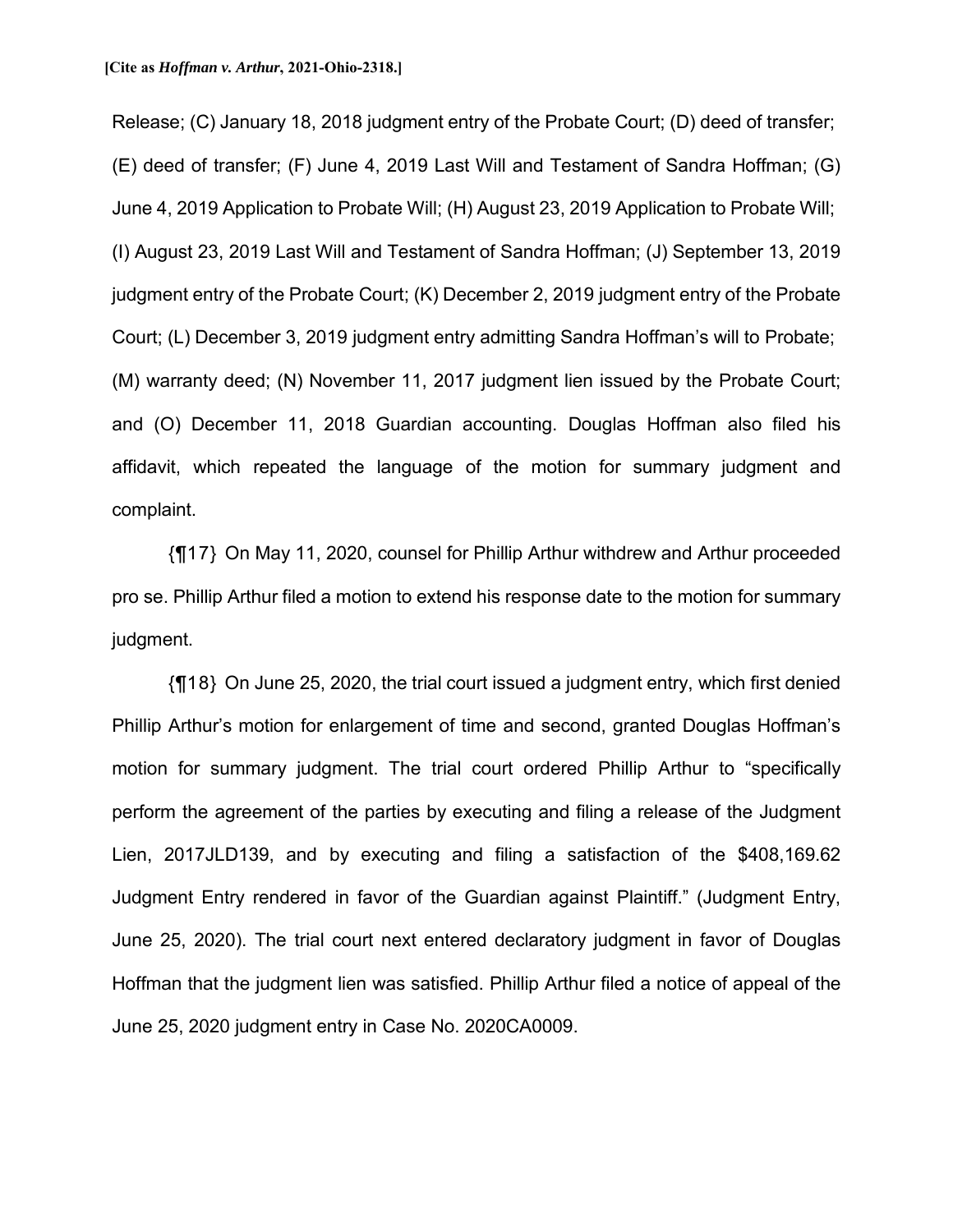#### *Douglas Hoffman Certifies the Judgment is Satisfied*

{¶19} On July 21, 2020, Douglas Hoffman filed a motion for contempt, arguing that Phillip Arthur failed to execute and file a satisfaction of the judgment lien.

{¶20} On July 23, 2020, the Common Pleas Court granted Douglas Hoffman leave to execute and file a release of the judgment lien in Case No. 2017JLD139. On July 29, 2020, Douglas Hoffman filed a "Certificate of Release of Judgment Lien" signed by Douglas Hoffman.

{¶21} On August 24, 2020, Phillip Arthur, represented by counsel, filed a motion to stay the June 25, 2020 judgment entry pending appeal. The Common Pleas Court granted the motion, dependent upon Phillip Arthur filing a supersedeas bond in the amount of \$408,169.62.

{¶22} On September 15, 2020, Phillip Arthur filed a motion to vacate and void the June 25, 2020 judgment entry for lack of subject matter jurisdiction.

{¶23} On September 23, 2020, Phillip Arthur filed a motion to stay before this Court. We remanded the matter to the trial court to rule on the pending September 15, 2020 motion to vacate and void the judgment.

{¶24} On November 3, 2020, the Common Pleas Court denied the motion to vacate the June 25, 2020 judgment entry. Phillip Arthur appealed that decision to this Court in Case No. 2020CA0016.

{¶25} The June 25, 2020 and November 3, 2020 judgment entries are now before this Court upon appeal. Also pending for this Court's resolution is Douglas Hoffman's motion to dismiss the appeals due to Phillip Arthur's failure to post the supersedeas bond.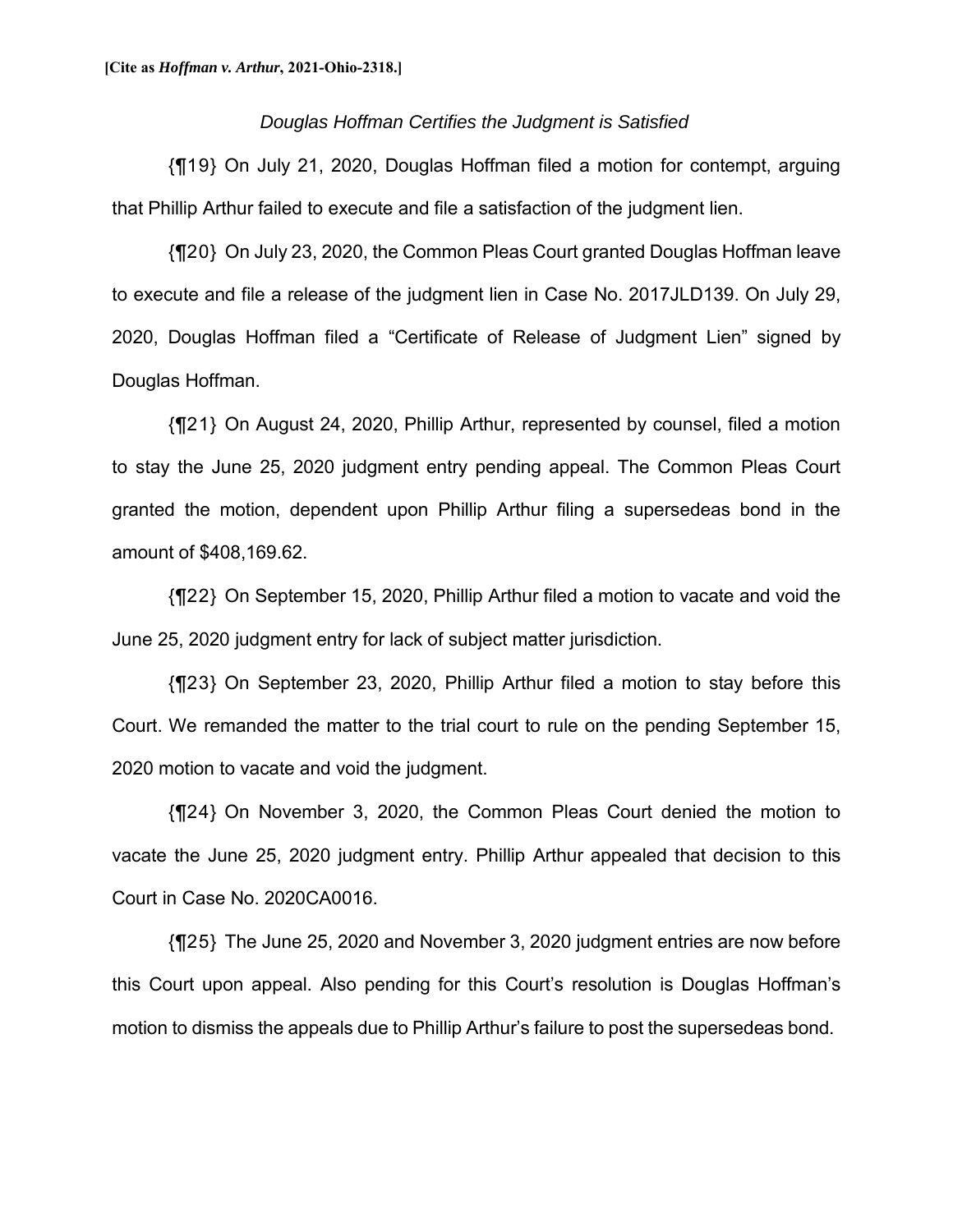#### **ASSIGNMENTS OF ERROR**

{¶26} Phillip Arthur raises three Assignments of Error:

{¶27} "I. THE TRIAL COURT COMMITTED PREJUDICIAL ERROR BY DENYING APPELLANT'S MOTION TO VACATE AND VOID THE TRIAL COURT'S JUNE 25, 2020 JUDGMENT ENTRY FOR LACK OF SUBJECT MATTER JURISDICTION. THE TRIAL COURT COMMITTED PREJUDICIAL ERROR BY ISSUING A JUDGMENT WHEN IT HAD NO POWER TO DO BY THE DECLARATORY JUDGMENT ACT. WHILE THE TRIAL COURT HAS THE INHERENT AUTHORITY TO VACATE ITS OWN JUDGMENTS, THE TRIAL COURT LACKS ANY POWER TO OVERRULE JUDGMENTS OF ANOTHER COURT, WHICH POWER IS EXCLUSIVELY CONFERRED UPON COURTS OF APPEALS BY THE OHIO CONSTITUTION. THE TRIAL COURT ACCORDINGLY VIOLATED THE OHIO CONSTITUTION BY VACATING A JUDGMENT OF ANOTHER COURT.

{¶28} "II. THE TRIAL COURT COMMITTED PREJUDICIAL ERROR BY DENYING APPELLANT'S MOTION TO VACATE AND VOID THE UNILATERAL JUDGMENT ENTRY FOR LACK OF SUBJECT MATTER JURISDICTION, SERVICE OF PROCESS, PERSONAL JURISDICTION AND PROCEDURAL DUE PROCESS.

{¶29} "III. THE TRIAL COURT COMMITTED PREJUDICIAL ERROR BY GRANTING APPELLEE'S MOTION FOR SUMMARY JUDGMENT WHEN THERE WAS NO GENUINE ISSUES OF MATERIAL FACT AND WHEN APPELLEE HAD NOT RIGHT TO JUDGMENT AS A MATTER OF LAW. APPELLANT WAS INSTEAD ENTITLED TO JUDGMENT AS A MATTER OF LAW."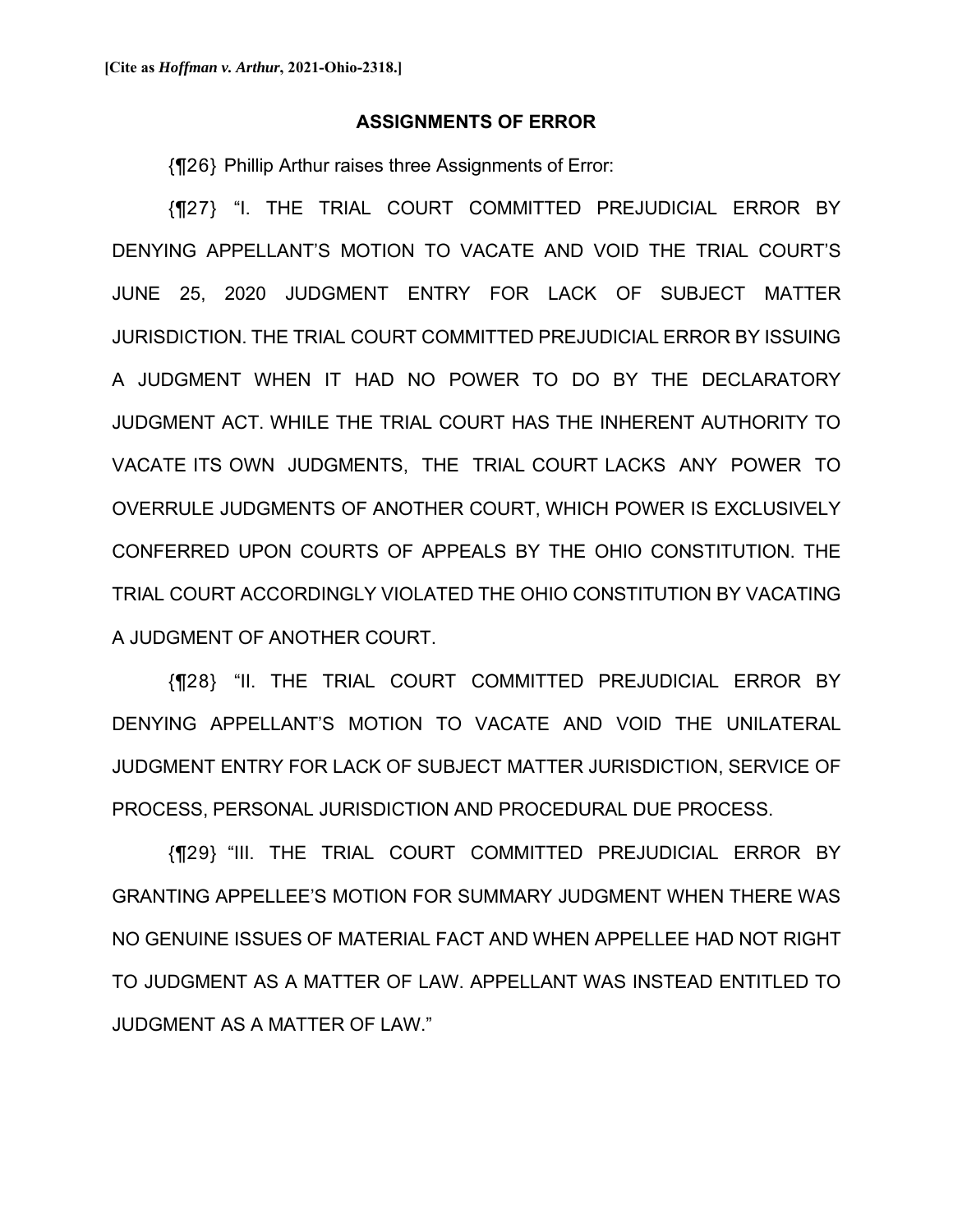#### **ANALYSIS**

#### **I., II., and III.**

{¶30} We consider Phillip Arthur's three Assignments of Error together because they are interrelated. Phillip Arthur contends the Common Pleas Court was without subject matter jurisdiction to consider Douglas Hoffman's complaint as to the satisfaction of the judgment lien because the Probate Court had jurisdiction over the matter. We agree.

#### **Summary Judgment**

{¶31} Because the Common Pleas Court first granted summary judgment in favor of Douglas Hoffman and then denied Phillip Arthur's motion to vacate, we start our analysis with the trial court's decision to grant summary judgment.

#### *Standard of Review*

{¶32} We refer to Civ.R. 56(C) in reviewing a motion for summary judgment. The moving party bears the initial responsibility of informing the trial court of the basis for the motion and identifying those portions of the record before the trial court, which demonstrate the absence of a genuine issue of fact on a material element of the nonmoving party's claim. *Dresher v. Burt*, 75 Ohio St.3d 280, 292, 662 N.E.2d 264 (1996). The nonmoving party then has a reciprocal burden of specificity and cannot rest on the allegations or denials in the pleadings but must set forth "specific facts" by the means listed in Civ.R. 56(C) showing that a "triable issue of fact" exists. *Mitseff v. Wheeler*, 38 Ohio St.3d 112, 115, 526 N.E.2d 798, 801 (1988).

{¶33} Pursuant to the above rule, a trial court may not enter summary judgment if it appears a material fact is genuinely disputed. *Vahila v. Hall*, 77 Ohio St.3d 421, 429,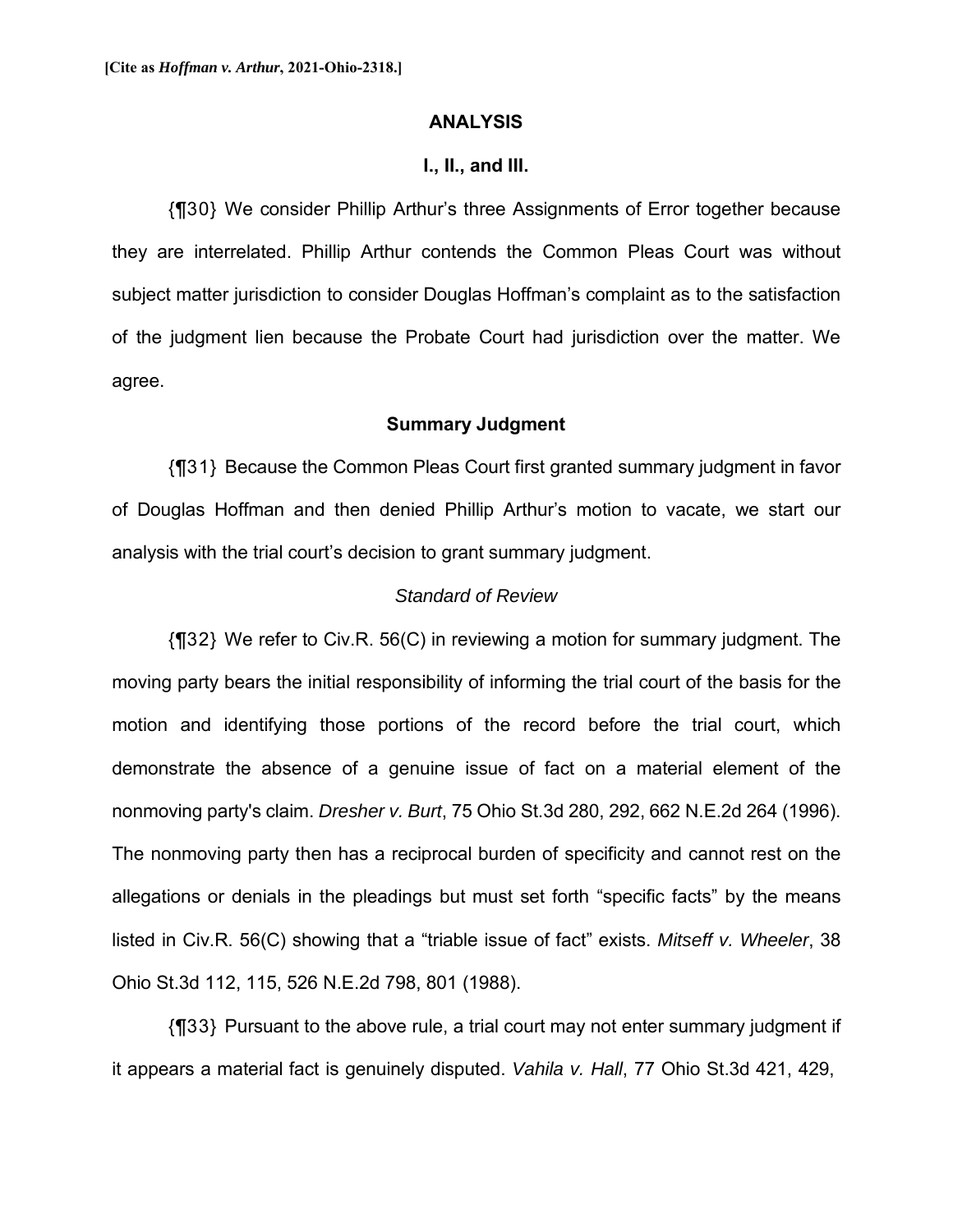674 N.E.2d 1164 (1997), citing *Dresher v. Burt*, 75 Ohio St.3d 280, 662 N.E.2d 264 (1996).

{¶34} As an appellate court reviewing summary judgment motions, we must stand in the shoes of the trial court and review summary judgments on the same standard and evidence as the trial court. *Smiddy v. The Wedding Party, Inc*., 30 Ohio St.3d 35, 506 N.E.2d 212 (1987).

### *Settlement Agreement Confers Jurisdiction to Probate Court*

{¶35} Douglas Hoffman argued in his motion for summary judgment before the Common Pleas Court that there was no genuine issue of material fact the judgment lien issued by the Probate Court had been satisfied. In demonstrating there was no genuine issue of material fact, Douglas Hoffman submitted as Civ.R. 56 evidence the parties' Settlement Agreement, the January 18, 2018 judgment entry issued by the Probate Court memorializing the Settlement Agreement, and the December 2, 2019 judgment entry of the Probate Court denying Douglas Hoffman's motion for summary judgment on the same issue.

{¶36} Phillip Arthur did not file a response to the motion for summary judgment in the Common Pleas Court proceeding. On appeal, he contends there were genuine issues of material fact raised in Douglas Hoffman's motion for summary judgment that should have precluded judgment in Hoffman's favor. Upon our de novo review of the Civ.R. 56 evidence provided by Douglas Hoffman to the Common Pleas Court, we agree there was evidence to demonstrate that reasonable minds could come to differing conclusions that Douglas Hoffman was not entitled to judgment as a matter of law because the Common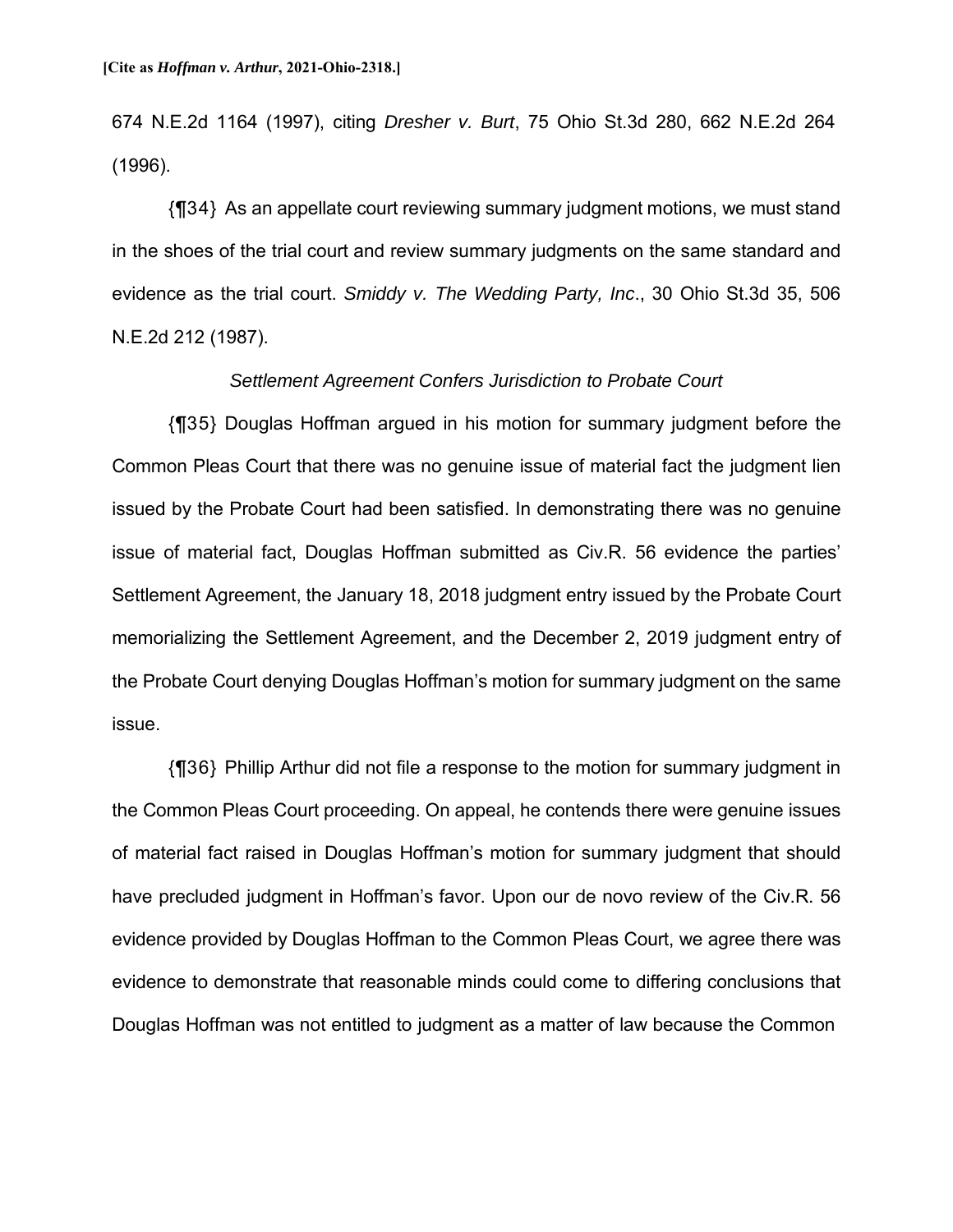Pleas Court was without jurisdiction to consider Douglas Hoffman's complaint for specific performance and declaratory judgment.

{¶37} There is no genuine issue of material fact that on October 5, 2017, the Probate Court granted summary judgment for compensatory damages of \$408,162.69 in favor of Guardian on her counterclaim against Douglas G. Hoffman. The Probate Court issued a Certificate of Judgment for Lien upon Lands and Tenements on November 20, 2017 in Case No. 2017JLD139 as to the \$408,162.69. The Settlement Agreement and January 18, 2018 judgment entry specifically referred to the \$408,169.62 judgment against Hoffman. In his motion for summary judgment before the Common Pleas Court, Douglas Hoffman argued the \$408,162.69 judgment issued by the Probate Court had been satisfied.

{¶38} In his motion for summary judgment, Douglas Hoffman referred the Common Pleas Court to the Settlement Agreement. He did not, however, direct the trial court to a relevant term of the Settlement Agreement:

17. **Governing Law and Venue**. This Agreement is governed by and shall be interpreted under Ohio law. *The sole and exclusive venue for any litigation among the Parties that may arise out of, or is related to this Agreement is in the Coshocton County Common Pleas Court, Probate Division (the "Court").*

(Emphasis added.)

{¶39} A settlement agreement is a particularized form of a contract. *Breech v. Liberty Mut. Fire Ins. Co*., 5th Dist. No. 2017CA00012, 2017-Ohio-9211, 101 N.E.3d 1199, 2017 WL 6550473, ¶ 34 citing *Hinds v. Muskingum Cty*., 5th Dist. Muskingum No.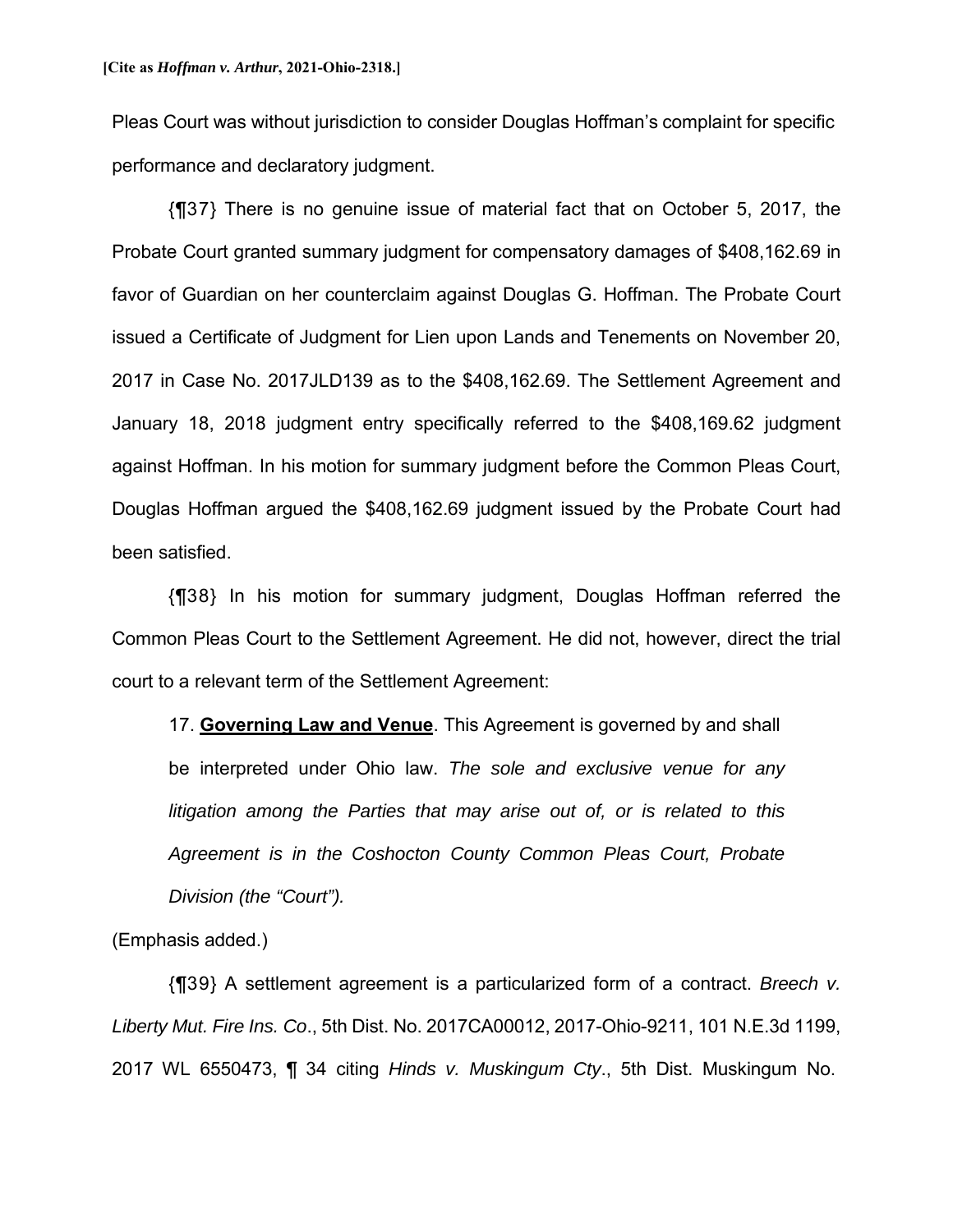CT2016-0063, 2017-Ohio-8212, 2017 WL 4675812, ¶ 17 citing *Noroski v. Fallet*, 2 Ohio St.3d 77, 79, 442 N.E.2d 1302 (1982). It is a "contract designed to terminate a claim by preventing or ending litigation, and \* \* \* such agreements are valid and enforceable by either party." *Continental W. Condominium Unit Owners Assn. v. Howard E. Ferguson, Inc.*, 74 Ohio St.3d 501, 502, 660 N.E.2d 431 (1996). Douglas Hoffman made no assertion that the Settlement Agreement was invalid or unenforceable in his motion for summary judgment. Hoffman contractually agreed the Probate Court had exclusive jurisdiction over any litigation arising out of or relating to the Settlement Agreement.

{¶40} Douglas Hoffman referred to the January 18, 2018 final judgment entry of the Probate Court memorializing the Settlement Agreement in his motion for summary judgment. The Probate Court judgment entry, attached to the motion for summary judgment, stated:

ORDERED, that pursuant to the Agreement this Court shall retain jurisdiction to enter any all subsequent orders that may be necessary to implement, interpret or enforce the rights or obligations of the Parties under the Agreement.

{¶41} There is no factual dispute the \$408,169.62 judgment against Douglas Hoffman originated from the Probate Court proceedings. Through the Settlement Agreement, the parties agreed to the Probate Court's continuing jurisdiction over all matters related to the Probate Court proceedings. Douglas Hoffman's declaratory judgment action before the Common Pleas Court arose out of or was related to the Probate Court proceedings. Pursuant to the Settlement Agreement and the January 18, 2018 Probate Court judgment entry provided as Civ.R. 56 evidence, we find there is a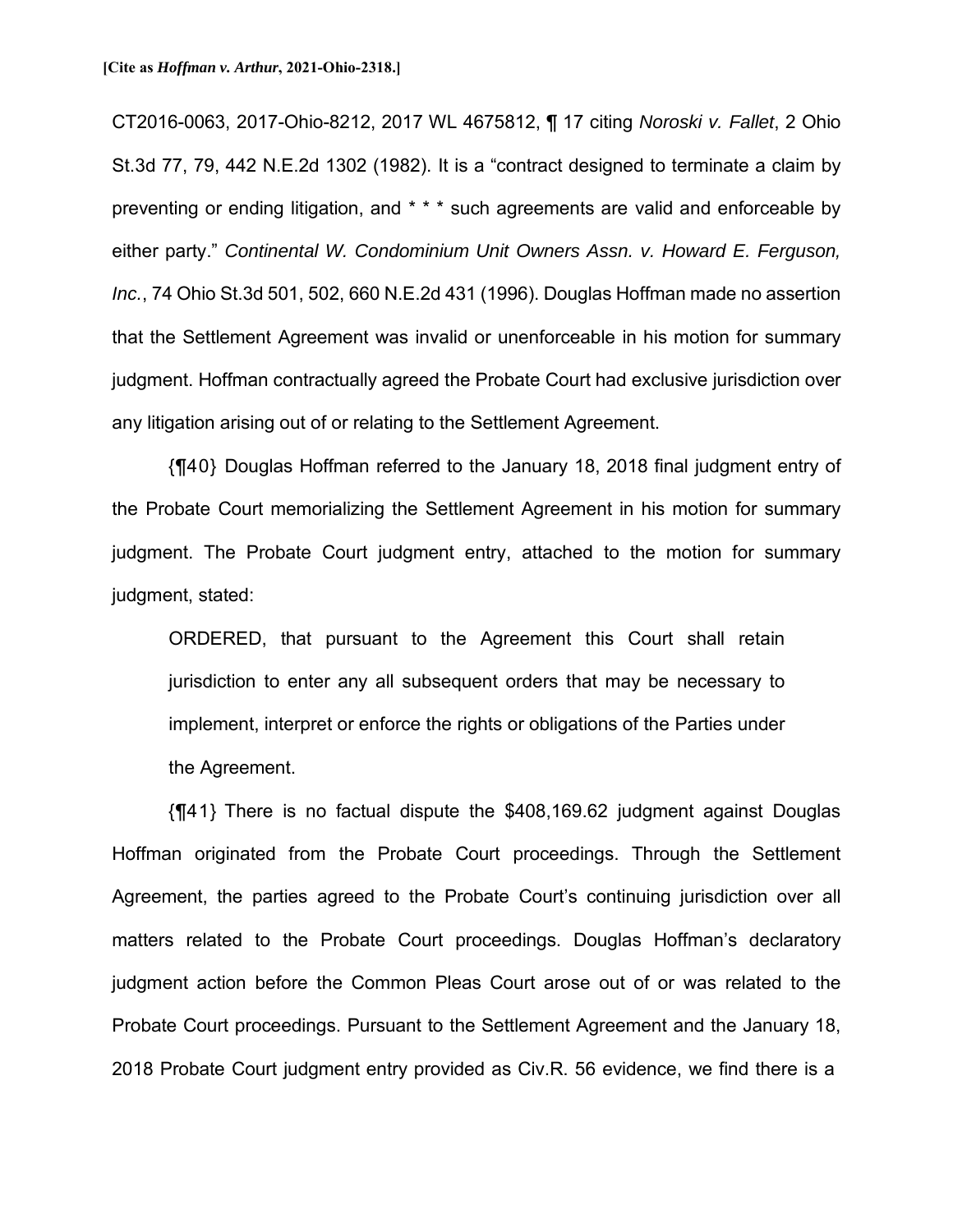genuine issue of material fact whether the Probate Court, not the Common Pleas Court, retained exclusive jurisdiction over all subsequent orders necessary to implement, interpret, or enforce the rights or obligations of the parties under the Settlement Agreement, thereby barring Douglas Hoffman's requests for relief from the Common Pleas Court.

### **Motion to Vacate**

{¶42} We next consider Phillip Arthur's motion to vacate or void the June 25, 2020 judgment entry for lack of subject matter jurisdiction. He argues the Common Pleas Court was without subject matter jurisdiction to consider Hoffman's complaint because of the jurisdictional priority rule. We agree.

{¶43} The jurisdictional-priority rule states: "'[A]s between [state] courts of concurrent jurisdiction, the tribunal whose power is first invoked by the institution of proper proceedings acquires jurisdiction, to the exclusion of all other tribunals, to adjudicate upon the whole issue and to settle the rights of the parties.'" *Holmes Cty. Bd. of Commrs. v. McDowell*, 5th Dist. No. 05CA007, 169 Ohio App.3d 120, 2006-Ohio-5017, 862 N.E.2d 136, ¶ 25 quoting *State ex rel. Racing Guild of Ohio v. Morgan*, 17 Ohio St.3d 54, 56, 17 OBR 45, 476 N.E.2d 1060 (1985), quoting *State ex rel. Phillips v. Polcar*, 50 Ohio St.2d 279, 4 O.O.3d 445, 364 N.E.2d 33 (1977), syllabus. "Once a court acquires jurisdiction over a cause, its authority continues until the matter is completely and finally disposed of, and no court of coordinate jurisdiction is at liberty to interfere with its proceedings." *Duckworth v. Burger King Corp*., 159 Ohio App.3d 540, 2005-Ohio-294, 824 N.E.2d 592, ¶ 13, citing *John Weenink & Sons Co. v. Cuyahoga Cty. Court of Common Pleas* (1948), 150 Ohio St. 349, 38 O.O. 189, 82 N.E.2d 730, paragraph three of the syllabus.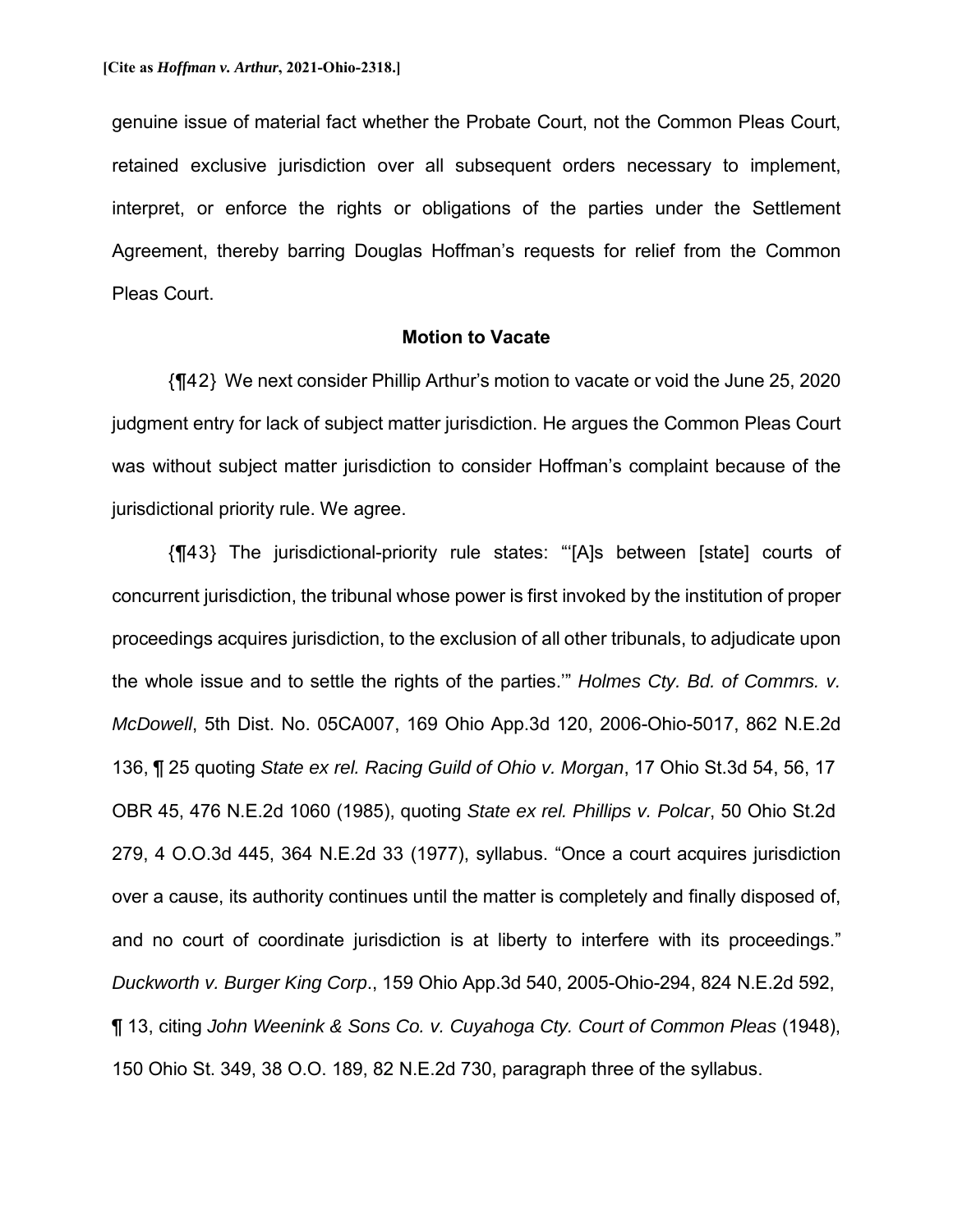{¶44} The rule contemplates a two-part test. First, there must be cases pending in two different courts of concurrent jurisdiction involving substantially the same parties; and, second, the ruling of the court subsequently acquiring jurisdiction may affect or interfere with the resolution of the issues before the court where suit was originally commenced. *Id.*

{¶45} When the test is satisfied, the court whose power was last invoked should dismiss the claims for lack of subject-matter jurisdiction.

{¶46} We find the two-part test has been met in the present case.

{¶47} The Probate Court proceedings involving Douglas Hoffman, Phillip Arthur, and the Guardian were originally commenced in 2015 and resolved by a Settlement Agreement. On January 18, 2018, the Probate Court ordered that it retained jurisdiction to enter all subsequent orders that may be necessary to implement, interpret or enforce the rights or obligations of the parties under the Settlement Agreement. On October 22, 2019, Douglas Hoffman filed a motion for summary judgment in the Probate Court, where he and Phillip Arthur were parties involved in the Estate of Sandra Hoffman. In his motion for summary judgment, Douglas Hoffman argued in part that he had satisfied the \$408,169.62 judgment memorialized in the Settlement Agreement and January 18, 2018 judgment entry. On December 2, 2019, the Probate Court denied Hoffman's October 22, 2019 motion for summary judgment.

{¶48} On December 3, 2019, one day after the negative ruling by the Probate Court, Douglas Hoffman filed a complaint in the Common Pleas Court, naming Phillip Arthur as the defendant. It is undisputed that in his complaint, Douglas Hoffman requested from the Common Pleas Court the same relief that he had been denied by the Probate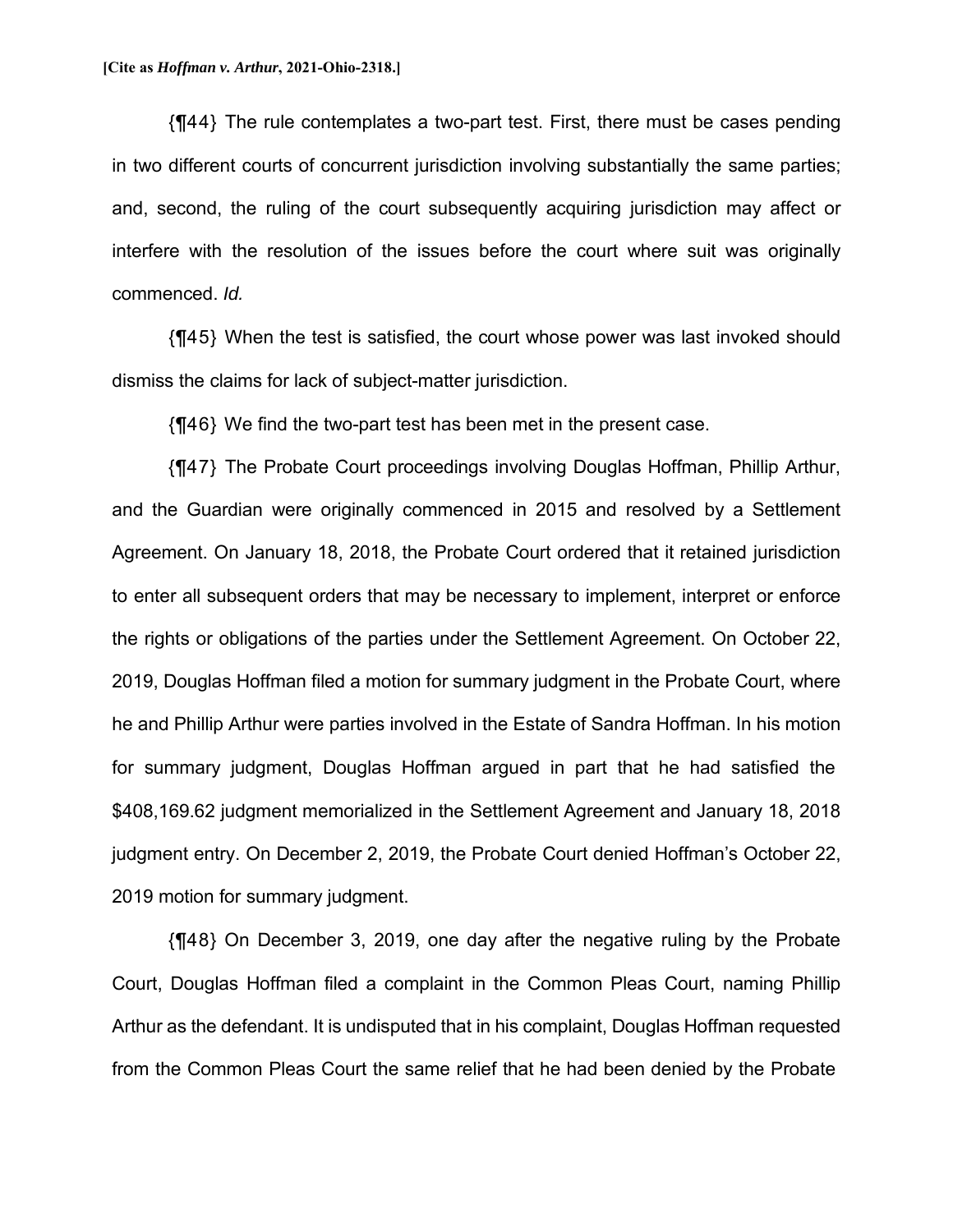Court. On June 25, 2020, the Common Pleas Court granted judgment in favor of Douglas Hoffman, thereby affecting and interfering with the resolution of the issue before the Probate Court where the suit was originally commenced and had been vested with continuing jurisdiction by agreement of the parties.

{¶49} We find the jurisdictional-priority rule divested the Common Pleas Court of subject-matter jurisdiction as to Douglas Hoffman's claims for satisfaction of the judgment originating in the Probate Court.

{¶50} Accordingly, we conclude the Common Pleas Court erred as to its jurisdiction to consider Douglas Hoffman's complaint when it granted summary judgment in favor of Douglas Hoffman and denied Phillip Arthur's motion to vacate. The three Assignments of Error raised by Phillip Arthur are sustained.

#### **Motion to Dismiss Appeals**

{¶51} On September 25, 2020, Douglas Hoffman filed a motion to dismiss the appeals of the June 25, 2020 and November 3, 2020 judgment entries for Phillip Arthur's failure to post a supersedeas bond as ordered by the Common Pleas Court. Pursuant to our rulings above, we find Douglas Hoffman's motion to dismiss the within appeals for failure to post the supersedeas bond to be not well taken and we deny the same.